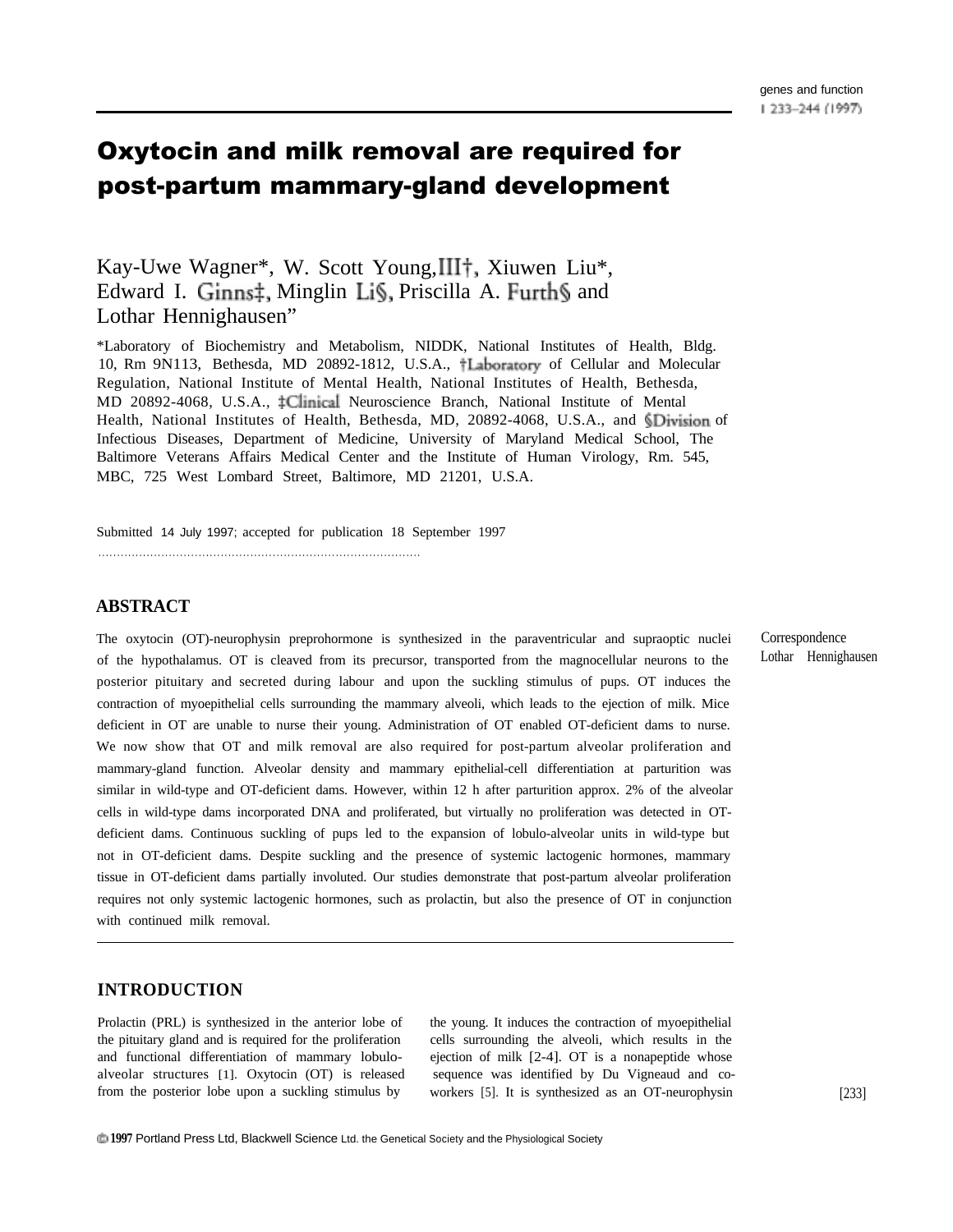preprohormone in specialized magnocellular neurons of the paraventricular and supraoptic nuclei of the hypothalamus [6]. After cleavage of the signal peptide, OT is processed during transport within secretory granules in magnocellular neurons to the posterior pituitary gland, where it is secreted into the circulation [7]. Some OT synthesis has been found in the uterus, placenta, corpus luteum, testes and the amnion of various species [8].

The ancestral gene for the OT/vasopressin superfamily was present in the Archaemetazoa about 600 million years ago [9]. The conservation of this gene in vertebrates and invertebrates suggests that OT conveys important functions that are not restricted to its 'galactogogic effect' in mammals. It has an uterotonic effect and plays an important role during the initiation and maintenance of parturition [10- 13]. Furthermore, OT has been postulated to be required for memory [14], mating behaviour [15], natri-and anti-diuresis [ 16,17], fertility [ 18-20], and maternal behaviour in rodents [21,22]. However, recent studies in mice in which both alleles of the OT gene had been inactivated demonstrated that OT is essential only for lactation and milk ejection [23,24].

The concept of the neuroendocrine milk ejection reflex was first described by Ely and Petersen [3]. Nipple stimulation leads to the release of OT from the posterior pituitary gland into the bloodstream, and subsequently to milk ejection as a result of the contraction of the mammary myoepithelium. Mice deficient in OT are unable to nurse the litter, but exogenous administration of OT restored myoepithelial contraction and dams were able to feed their young [23,24]. There are indications that OT also contributes to the development of the mammary gland. From in *vitro* and *in vivo* studies, Sapino and co-workers [25] suggested that OT directly induces myoepithelial cell growth and differentiation by enhancing the effect of lactogenic hormones. Further support for a proliferative role of OT comes from in *vitro* studies of neuronal tissues. For example, the rate of proliferation in rat cortical and hypothalamic astroglia cells increased after OT administration *in vitro* [26]. However, OT may also have an inhibitory effect in some human breast-cancer cell lines [27]. As a potential releasing factor for PRL, OT could also act indirectly on mammary-gland development. The OT receptor (OT-R) is expressed in the lactotrophs of the pituitary gland [28], and OT might control PRL release [29-31]. As a lactogenic hormone, PRL is a principal mediator of mammopoiesis [l]. Recent studies have shown that the disruption of the PRL signalling pathway leads to an impaired development of lobulo-alveolar structures [32].

Initial analysis of OT-deficient darns revealed sparse mammary alveolar development [23]. We have now tested the hypothesis that OT controls, directly or indirectly, development of the mammary gland. In particular, we examined lobulo-alveolar proliferation and mammary function in post-partum dams. Our findings demonstrate that the impaired milk release caused by the absence of OT is linked to the repression of the post-partum proliferation of lobuloalveolar structures. In addition, rapid programmed cell death (PCD) is initiated in mammary tissue in post-partum OT-deficient dams, even in the presence of suckling and the continued release of lactogenic hormones. In contrast, OT is not required for the terminal differentiation of myoepithelial cells and has no measurable effect on the release of lactogenic hormones from the anterior pituitary. Mice deficient in OT therefore served as an appropriate model to distinguish between the effects of systemic and local factors in maintenance and PCD of the lobuloalveolar compartment.

#### **RESULTS**

#### **Milk ejection is impaired in OT-deficient mice**

Mice carrying an inactivated OT gene have been generated by gene targeting in embryonic stem cells [23]. OT-deficient mice gave birth to normal-sized litters, but were unable to feed their young. The inability to raise a litter was the result of a failure of milk ejection and post-partum mammary-gland development. Intraperitoneal injection of OT into OT-deficient dams within 12 h after parturition partially restored lactation, and milk was found in the stomachs of the pups (Figure 1). However, since the injection of neither physiological nor supraphysiological levels of OT (as described by Nishimori and co-workers [24]) fully established lactation for more than 24 h, we considered the possiblity that mammary development was impaired in these mice.

### **OT is not required for mammary development during pregnancy**

To a large extent lobulo-alveolar outgrowth in the mammary gland occurs during pregnancy. Wholemount analyses established that within 12 h after parturition the alveolar density in OT-deficient and wild-type dams was comparable (Figures 2A and 2B).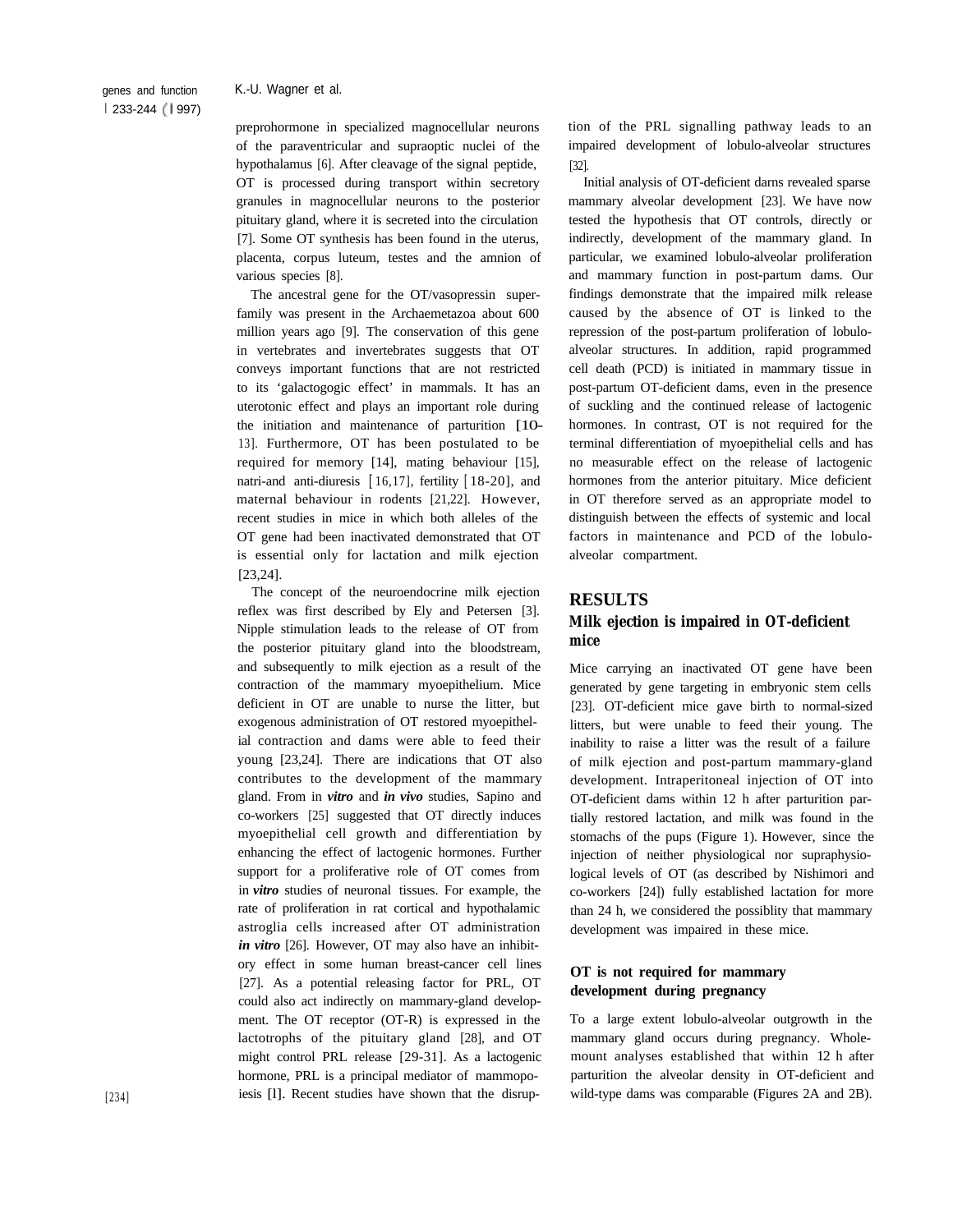#### Post-partum mammogenesis in oxytocin-deficient mice genes and function

**Figure** 1 Pups (5 h old) from an OT-deficient mouse before (A) and shortly after (B) injection of OT. The arrow indicates milk in the stomach of a pup.

Histological sections confirmed that the alveoli were well developed and contained expanded lumina filled with milk (Figures 2C and 2D). Immunohistochemical analysis established that a major milk protein, the whey acidic protein (WAP), was synthesized and secreted into the alveolar lumina of OT-deficient dams (Figure 2C). Staining of WAP in the lumina of OT-deficient mice was more intense than in control mice (Figure 2D), demonstrating the accumulation of milk caused by the failure of milk ejection.

OT induces the contraction of myoepithelial cells surrounding the alveoli. These myoepithelial cells contain smooth-muscle contractile and cytoskeletal proteins. Serial injections of OT into OT-deficient dams restored lactation during the first 24 h but failed to induce continued lactation. To evaluate the morphology and differentiation status of the mammary myoepithelium, tissue sections from postpartum wild-type and OT-deficient dams were stained with antibodies specific against smooth-muscle actin (SM-actin). A layer of myoepithelial cells surrounding the luminal secretory epithelial cells was observed in both OT-deficient mice and wild-type littermates (Figures 2E and 2F). This demonstrates that the mammary myoepithelium in OT-deficient mice has a normal appearance on this level of resolution.

#### **OT and milk release control post-partum mammary development**

In addition to the extensive lobulo-alveolar growth during pregnancy, further proliferation of secretory

mammary epithelium occurs after parturition. OT, local growth factors, the suckling stimulus and milk removal have been considered to contribute to postpartum development, but experimental evidence has been lacking. The OT-deficient mice allowed us to test the hypothesis that OT and milk removal are required for post-partum mammary alveolar proliferation. Cell proliferation in mammary tissue from postpartum OT-deficient and control mice was monitored b y 5'-bromo-2'-deoxyuridine (BrdU) labelling. Whereas after parturition approx. 2% of the nuclei in wild-type mice were labelled by BrdU, less than 0.1% were labelled in the OT-deficient mice (Figures 2G, 2H and 3). In particular, smaller alveoli in the fringe region of the wild-type gland showed extensive cell proliferation within the first 3 days after parturition. No significant proliferation was observed in control mice at day 10 of lactation (results not shown), suggesting that within this period the full outgrowth was achieved. Our findings demonstrate that control but not OT-deficient mammary epithelial cells proliferate during the first few days after parturition.

The role of the suckling stimulus in the presence of systemic lactogenic hormones on post-partum mammary development was evaluated in control and OT-deficient dams 3 days after parturition (Figure 4). Since the OT-deficient mice cannot lactate, the suckling stimulus was maintained by replacing the litters every 12 h with litters from control mice. At parturition the density of alveolar outgrowth was similar between OT-deficient and control dams (Figures 2A and 2B). However, extensive glandular proliferation and development had occurred after 3 days of suckling in control but not in OT-deficient dams (Figures 4A and 4B). In contrast with the OTdeficient dams (Figure 4A), the fat pads of control mice were filled with secretory epithelium (Figure 4B), and the more expanded alveoli produced and secreted large amounts of milk to satisfy the needs of the growing offspring. No additional lobuloalveolar development was observed in suckled OTdeficient dams, and the persisting alveoli failed to fully expand (Figure 4A). Nevertheless, mRNAs encoding milk proteins were detected in OT-deficient dams by Northern-blot analysis (results not shown), and mammary epithelial cells produced and secreted milk proteins into the lumen (Figure 4A).

Although the suckling stimulus and the presence of systemic lactogenic hormones did not induce further alveolar proliferation in post-partum OTdeficient dams, they were sufficient to reduce remodelling, and some lobulo-alveolar structures that secrete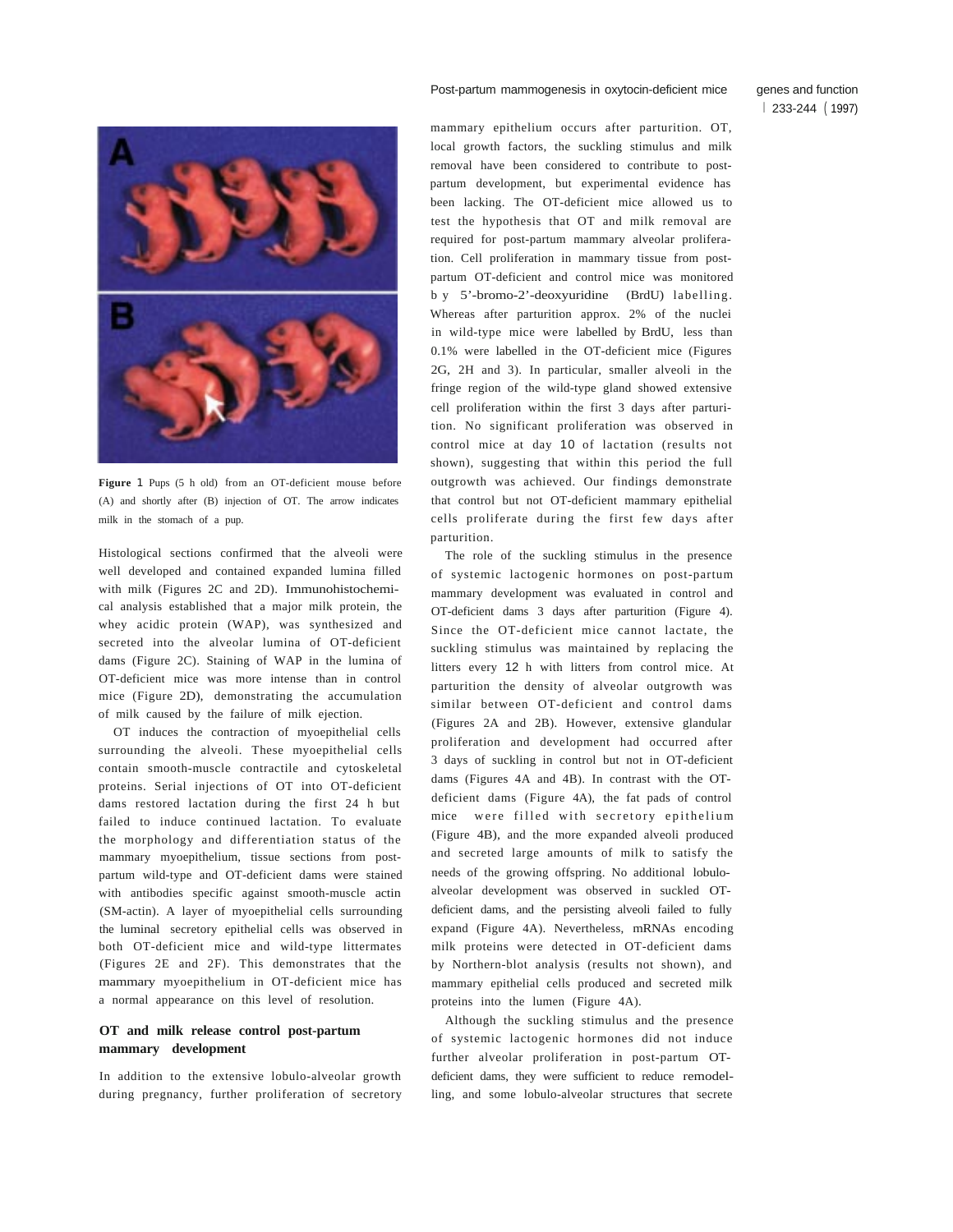genes and function I 233-244 (1997)

 $OT +/+$ OT -/-G

Figure 2 Whole mounts (A and B) and histological analysis (C-H) of mammary-gland tissues from mice deficient in OT (A, C, E and G) and their wild-type controls (B, D, F and H) a few hours after parturition. (A and B) Carmine Alum stained, magnification 50x; (C and D) immunohistochemical staining of WAP, 200x; (E and F) immunohistochemical staining of SMactin in myoepithelial cells (arrows), 630X; (G and H) BrdU labelling of proliferating cells (arrows), 630X.

milk proteins were maintained (Figure 4A). The mutant and control dams (Figures 4C and 4D).

absence of a suckling stimulus for 3 days resulted in After 10 days of lactation the mammary secretory the rapid remodelling of secretory epithelium in both epithelium of control dams is fully developed (Figures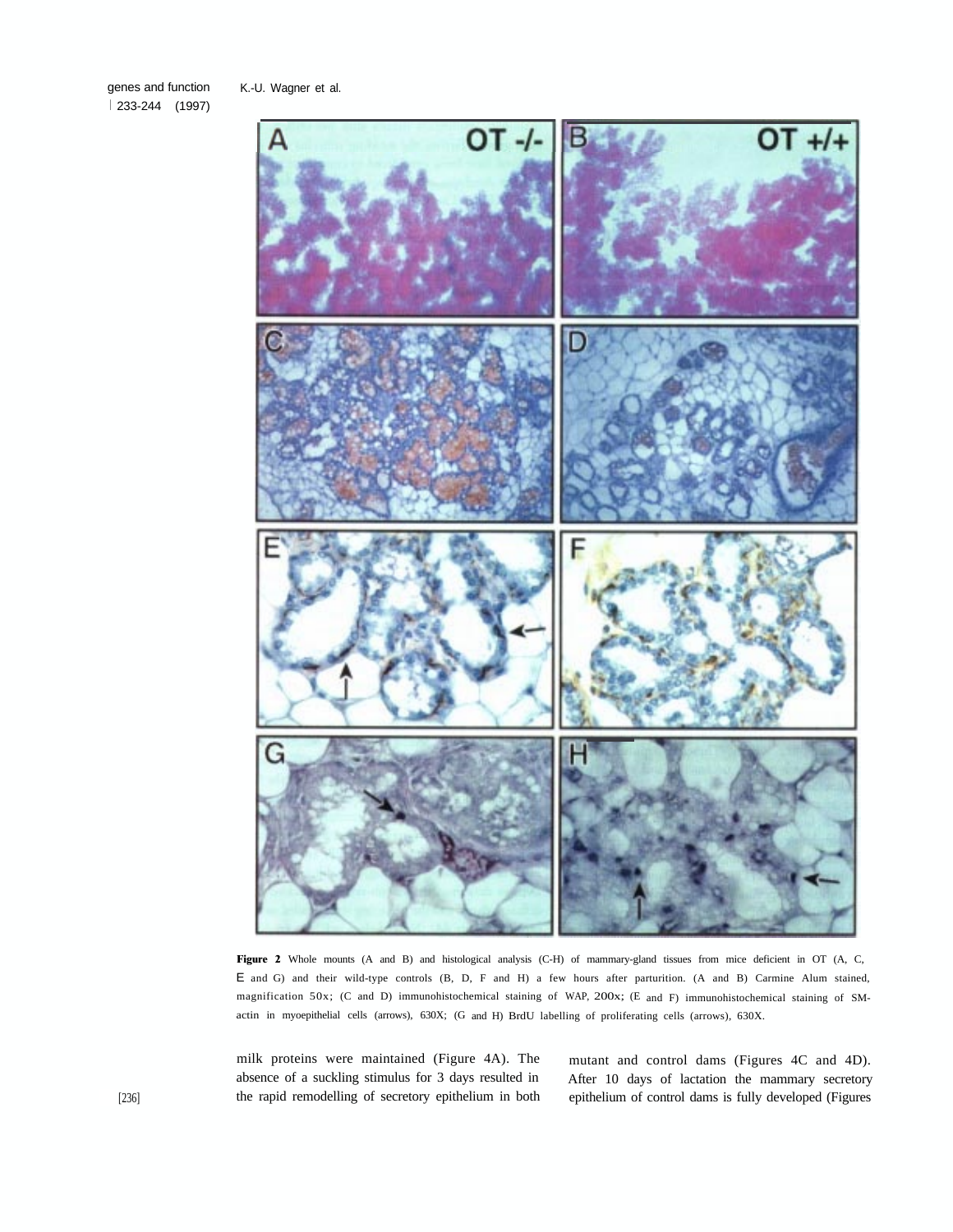Post-partum mammogenesis in oxytocln-deficient mice

genes and function I 233-244 (1997)



Figure 3 Proliferation in mammary tissue of OT-deficient and control dams. Mammary tissue sections were stained for BrdUlabelled cells, and 1000 cells from each genotype and each time point were analysed.



**Figure 4** Immunohistochemical staining of WAP in mammary-gland tissue sections of mice deficient in OT (A and C) and their wild-type controls (B and D) 3 days after parturition; magnification 200X. (A and B) With continuing suckling stimulus, i.e. the litter remained with the mother; (C and D) without suckling stimulus, i.e. the litter was removed within 8 h after parturition.

suckled OT-deficient dams was significantly reduced remodelling after 10 days. (Figures 5A and 5C). However, the remaining alveoli were filled with milk proteins (Figure 5C). In the **Activity of the PRL signalling pathway** absence of a suckling stimulus, mammary tissue from It has been hypothesized that PRL release is dependent both control (Figures 5F and 5H) and OT-deficient on the presence of OT. To test rigorously this

5B and 5D). In contrast, the alveolar density in (Figures 5E and 5G) dams had undergone extensive